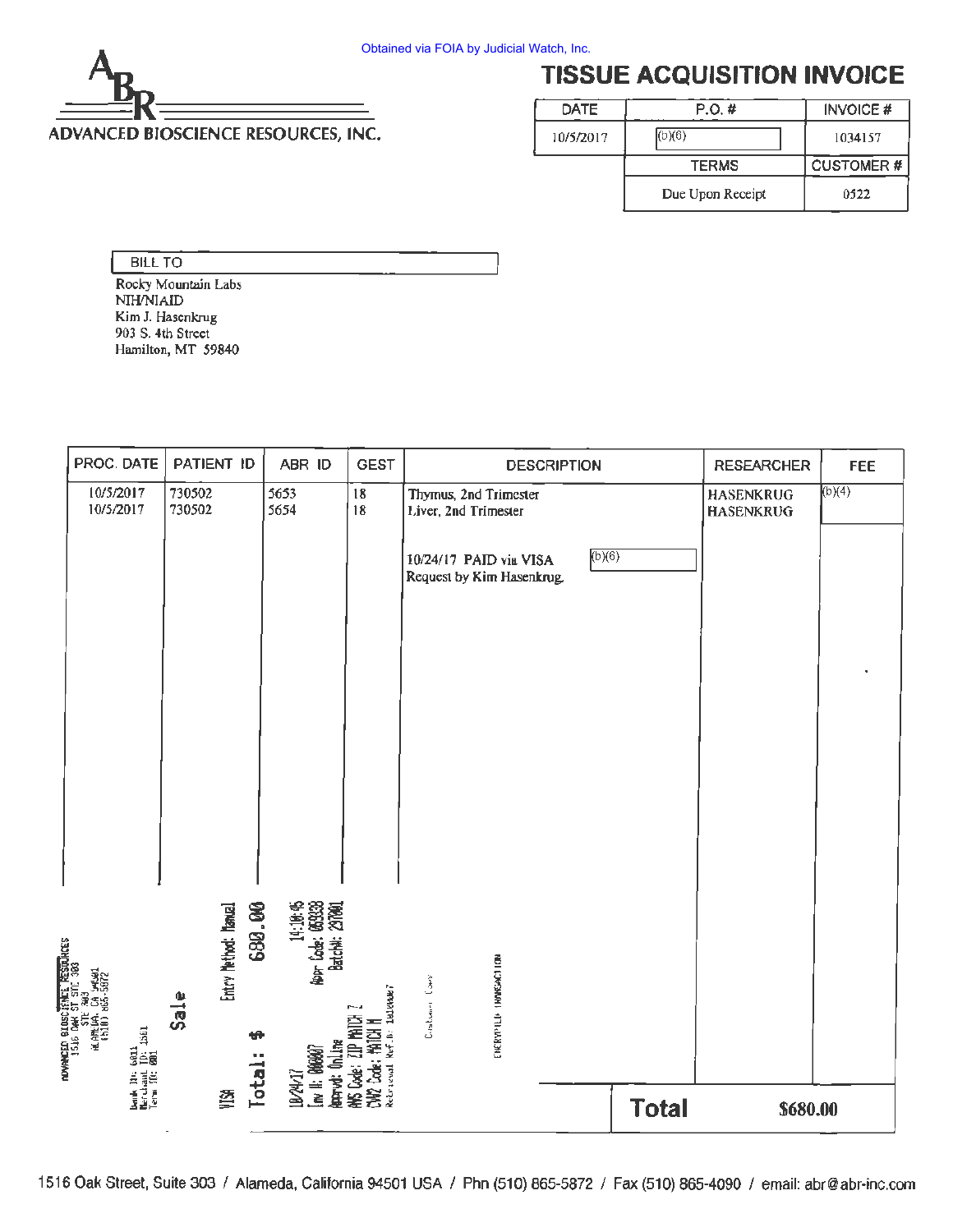| SEQ: 1870842                     | $PO#$ : (b)(6) |               | Requester: Messer, Ronald |
|----------------------------------|----------------|---------------|---------------------------|
| CAN: 8335424                     |                | FY: 17        | Owner: $(b)(6)$           |
| Order Total: 680.00              |                |               | Project: 107833           |
| Date Needed: 09/15/2017          |                | Emergency: No | Order Type: Purchase Card |
| Requestor Phone: +1 406 363 9276 |                |               | Order Status: Archive     |

| Vendor Advanced Bioscience Resources, 1516 Oak Street, Suite 303, Alameda, CA 94501 |           |      |
|-------------------------------------------------------------------------------------|-----------|------|
| Phone: 510-865-5872                                                                 | SmlBs: No | FSS. |
| EIN:                                                                                | BPA:      | GSA: |
| Site:                                                                               | Clerk:    |      |

E-mail:

| $\parallel$ # | <b>Description</b>                                             | <b>CAN</b>       | $ $ Catalog $ $ | OC<br>Code |      | Category  Qty at Price    Total |                |  |  |
|---------------|----------------------------------------------------------------|------------------|-----------------|------------|------|---------------------------------|----------------|--|--|
|               | Tissue, 2nd Trimester (1 each of liver and<br>$ thymus\rangle$ | $ 8335424 $ none |                 | 2613       | 6509 | (b)(4)                          | 680.00         |  |  |
|               | $  2  $ shipping estimate                                      | 8335424          |                 | 2613       | 6509 | each at \$0                     | $\parallel 00$ |  |  |
|               | Order Total: 680.00                                            |                  |                 |            |      |                                 |                |  |  |

## Ship To: Ronald Messer,3220,RML CNTRL REC,RMTLAB

## QUOTES

| Vendor                                                                                                                                                                                                                                                                                                                                                                                                                                                                                                                                                                                                                                                                                                                                                                                                                               | Price                                                | <b>Good Until</b>                          |                       | <b>Available</b>                   |
|--------------------------------------------------------------------------------------------------------------------------------------------------------------------------------------------------------------------------------------------------------------------------------------------------------------------------------------------------------------------------------------------------------------------------------------------------------------------------------------------------------------------------------------------------------------------------------------------------------------------------------------------------------------------------------------------------------------------------------------------------------------------------------------------------------------------------------------|------------------------------------------------------|--------------------------------------------|-----------------------|------------------------------------|
| There are no quotes in the order                                                                                                                                                                                                                                                                                                                                                                                                                                                                                                                                                                                                                                                                                                                                                                                                     |                                                      |                                            |                       |                                    |
| <b>JUSTIFICATION</b>                                                                                                                                                                                                                                                                                                                                                                                                                                                                                                                                                                                                                                                                                                                                                                                                                 |                                                      |                                            |                       |                                    |
| These tissues, liver and thymus, are required by Ron Messer for ongoing studies of HIV in the Hasenkrug Lab.<br>Our mice will be ready for reconstitution on September 15. Please let me know when I can contact Perrin Larton<br>at ABR to place our request on their schedule. Please contact the vendor at 510-865-5872 ext $\vert^{(b)(6)}$<br>her the PO number Thanks, Ron. *** I certify that I have checked the sources of supply and services listed in<br>FAR 8.002. () I have purchased from the highest priority source available. ( $X$ ) I did not purchase from a<br>priority source because none could satisfy the requirement of the government either in product/service<br>specifications, quality or required delivery time. *****************NOTE to Purchasing Agent: Call vendor at<br>510-865-5872 ext(b)(6) | -give her the PO number and credit card information. |                                            |                       | -give                              |
| Alternate<br>Sources:                                                                                                                                                                                                                                                                                                                                                                                                                                                                                                                                                                                                                                                                                                                                                                                                                |                                                      |                                            |                       |                                    |
| UNICOR:<br>NIH Surplus: No<br>No                                                                                                                                                                                                                                                                                                                                                                                                                                                                                                                                                                                                                                                                                                                                                                                                     | <b>GSA Stock Catalog:</b><br>No                      | <b>GSA Self Service:</b><br>N <sub>0</sub> | Federal Supply:<br>No | Open Market:<br>Yes                |
| <b>AGENT</b>                                                                                                                                                                                                                                                                                                                                                                                                                                                                                                                                                                                                                                                                                                                                                                                                                         |                                                      |                                            |                       |                                    |
| Purchase Order $\#{(b)(6)}$                                                                                                                                                                                                                                                                                                                                                                                                                                                                                                                                                                                                                                                                                                                                                                                                          |                                                      |                                            |                       | <b>Estimated Ship Date:</b>        |
| Custodial Code: 30102                                                                                                                                                                                                                                                                                                                                                                                                                                                                                                                                                                                                                                                                                                                                                                                                                |                                                      |                                            |                       | Date Entered into NBS: 08/27/2017  |
| Order Reference: em'd order                                                                                                                                                                                                                                                                                                                                                                                                                                                                                                                                                                                                                                                                                                                                                                                                          |                                                      |                                            |                       | Expected Delivery Date: 09/15/2017 |
| FSS:                                                                                                                                                                                                                                                                                                                                                                                                                                                                                                                                                                                                                                                                                                                                                                                                                                 |                                                      |                                            |                       | Select Agents: No                  |
| NBS Ref Order #: 4718049                                                                                                                                                                                                                                                                                                                                                                                                                                                                                                                                                                                                                                                                                                                                                                                                             |                                                      |                                            |                       | Clearance Requested: No            |